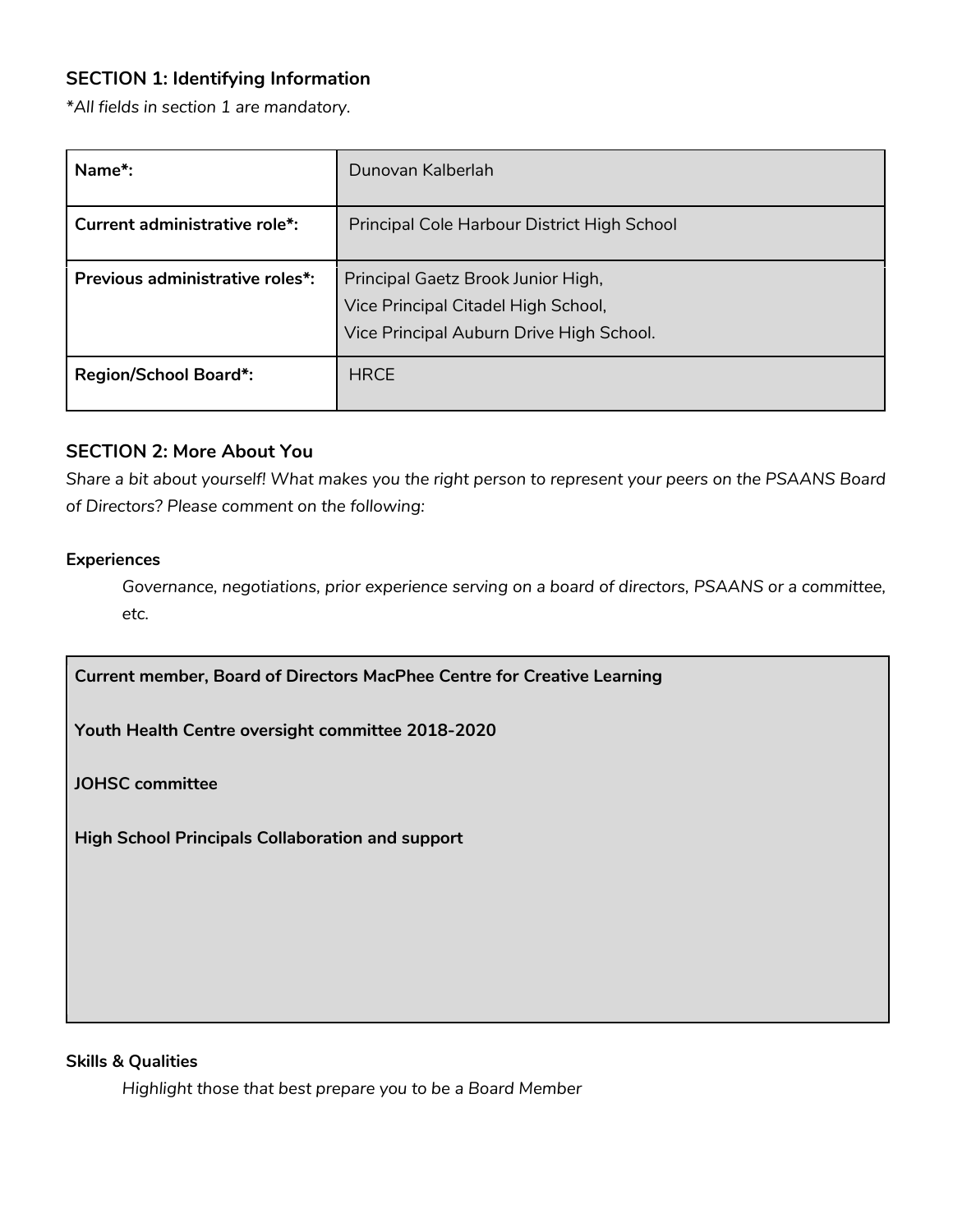Administrator since 2007.

ILA graduate

Bilingual English/ French

As a committed educator in since 1997 with experience in small northern communities, rural maritime schools, diverse inner city High Schools and finally High Schools in suburban HRM representing multiple minority communities, I feel I have the breadth of experience necessary to help represent the voices of my colleagues at this table.

It is my hope that this associate is the foundation for a better, healthy, more sustainable environment for administrators in Nova Scotia.